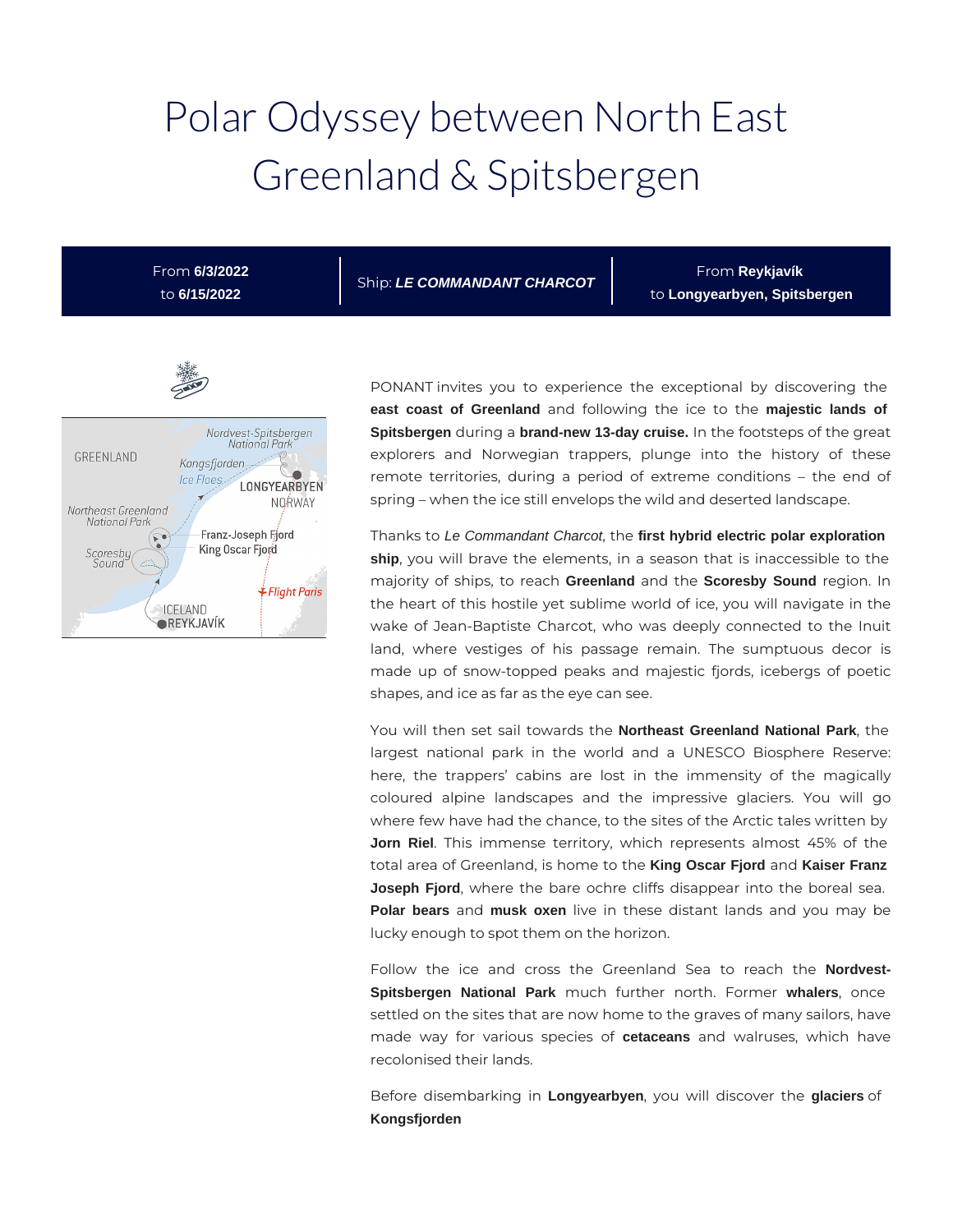, right near **Ny-Alesund, international research base** and former mining city, which was the departure point for many expeditions to the North Pole.

We are privileged guests in these extreme lands where we are at the mercy of weather and ice conditions. Our navigation, mainly in the fjords, will be determined by the type of ice we come across; as the fast ice must be preserved, we will take this factor into account from day to day in our itineraries. The sailing programme, outings, activities and observation of fauna cannot be guaranteed and are subject to weather and ice conditions. The experiences are unique and vary from day to day and for each departure. The Captain and the Expedition Leader will make every effort to ensure that your experience is as rich as possible, while respecting safety instructions and regulations imposed by the AECO.



The information in this document is valid as of 7/4/2022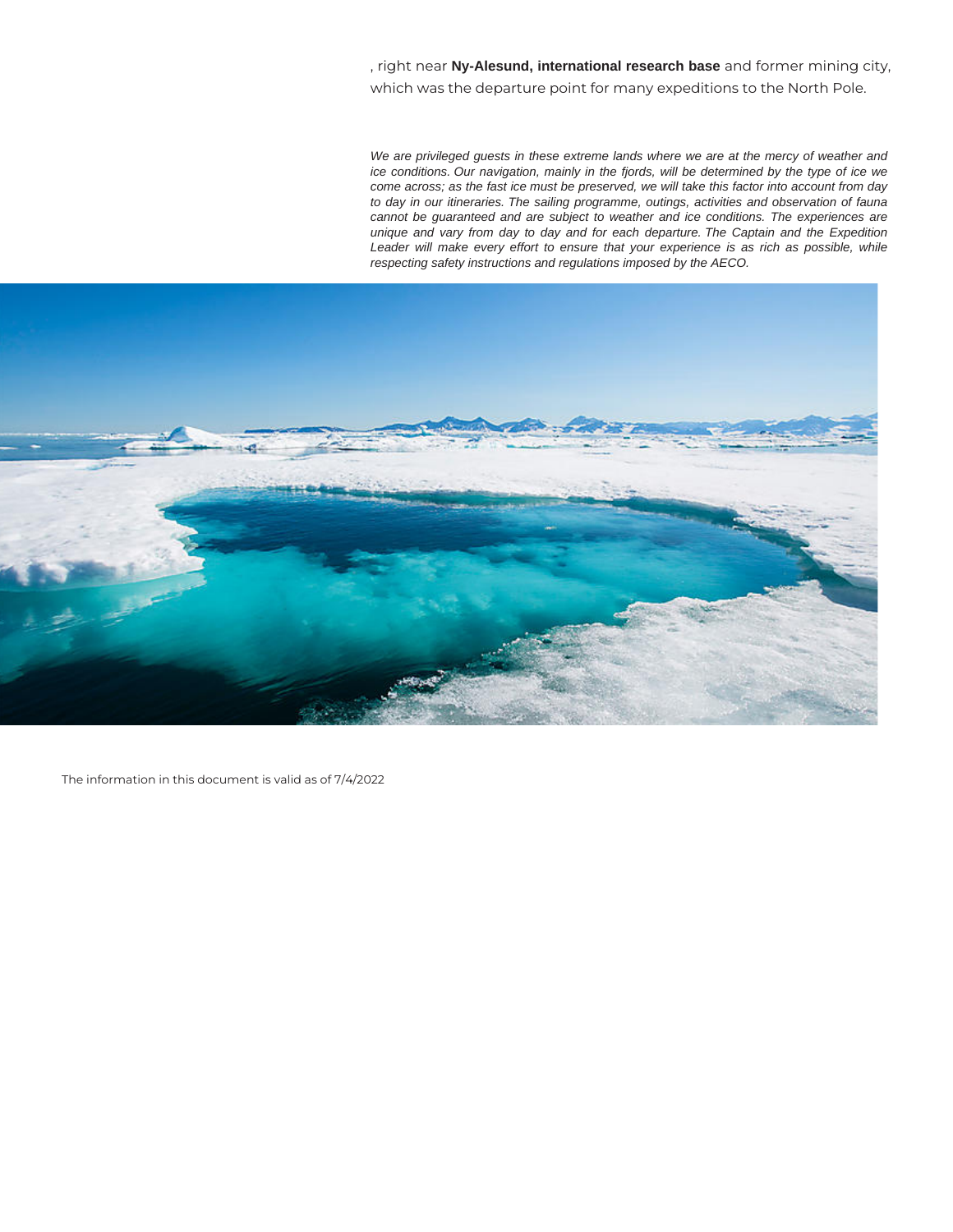## Polar Odyssey between North East Greenland & Spitsbergen **YOUR STOPOVERS :**

#### **REYKJAVÍK**

Embarkation 6/3/2022 from 4:00 PM to 5:00 PM Departure 6/3/2022 at 7:30 PM

Iceland's capital stretches along the edge of a vast bay in the west of the country. **Perlan**, the "Pearl of Reykjavík", a museum located on 'Oskjuhlið hill, offers a panoramic view of the lush, green landscapes. A little further, one can easily spot the signpost showing the way to the evangelical **Hallgrímskirkja** church, and to the historical centre where one can stroll along the Skólavördustígur and the Laugavegur, two lively streets with charming small shops. For some relaxation just outside of the city, visitors have the opportunity to visit the Reykjanes peninsula and its famous thermal lagoons of the **Blue Lagoon**.

#### **AT SEA ABOARD LE COMMANDANT CHARCOT**

Arrival 6/4/2022 Departure 6/4/2022

Spend exceptional moments sailing aboard Le Commandant Charcot, the world's first luxury polar exploration vessel and the first PC2-class polar cruise ship capable of sailing into the very heart of the ice, on seas and oceans which the frozen conditions render inaccessible to ordinary ships. Le Commandant Charcot is fitted with oceanographic and scientific equipment selected by a committee of experts. Take advantage of the on-board lectures and opportunities for discussion with these specialists to learn more about the poles. Participate in furthering scientific research with PONANT and let us discover together what these fascinating destinations have yet to reveal to us.

### **SCORESBY SOUND**

Arrival 6/5/2022 Departure 6/7/2022

Covering an area of 13,700 km<sup>2</sup> (5,290 mi<sup>2</sup>), **Scoresby Sound** is the largest and deepest fjord system in the world. Named after the explorer and whale hunter William Scoresby, who mapped the region in 1822, it opens onto the Greenland Sea to the north of the **Blosseville Coast**. This wild and desert region offers untouched panoramas of infinite beauty, with high snow-capped peaks rising tall alongside icebergs immersed in clear, blue-tinged waters. **Rode Fjord** and its cliffs coloured red by iron ore provide a fascinating setting you will not want to miss**.** Discovering these stunning places in the wake of great explorers like **Captain Charcot**, who was deeply attached to the land of the Inuit, inspires a profound reverence.

#### **EXPLORATION OF NORTHEAST GREENLAND NATIONAL PARK**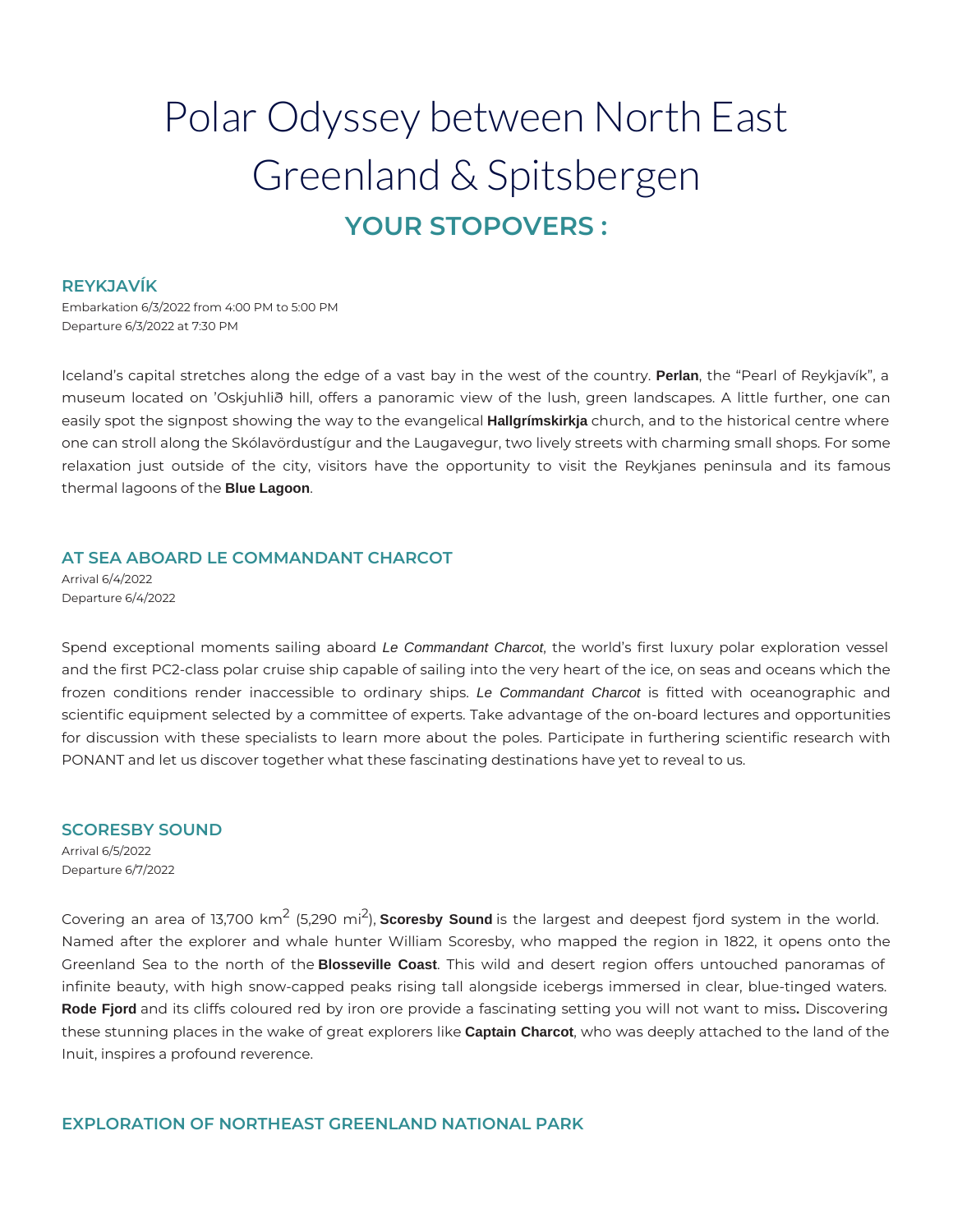Arrival 6/8/2022 Departure 6/8/2022

With a craggy coastline formed by **gigantic fjords**, magnificent **alpine mountains** looming over them, the shores of north-east Greenland offer breathtaking landscapes and are home to the largest national park in the world. Covering an area of around one million square kilometres, almost half the island, the North-East Greenland National Park, a **UNESCO Biosphere Reserve**, is a particularly isolated region. Cut off for many months of the year by the ice floe, it is renowned for its pristine nature and **rich wildlife.**

#### **KING OSCAR FJORD**

Arrival 6/8/2022 Departure 6/8/2022

The **King Oscar Fjord** marks the northern border of **Scoresby Sound** to the east of **Greenland**. The sea heads into its main fjord, formed by a maze of valleys, which makes an impression with its majestic and gigantic size. Few have set eyes on this dreamlike yet hostile landscape, where bare and jagged mountains disappear into waters dotted with icebergs, crowned with their characteristic turquoise blue. Here you will be able to admire the strange beauty of **Berzelius Bjerg**, a mountain made up of strata of coloured rock formed by former marine sediments. During his expedition in 1899, the geologist and explorer A.G. Nathorst named the fjord after Oscar II, the king of Sweden and Norway.

#### **FRANZ-JOSEPH FJORD**

Arrival 6/9/2022 Departure 6/9/2022

Explored during the Second German North Polar Expedition between 1869 and 1870 by **Carl Koldewey**, the **Kejser Franz Joseph Fjord** bears the name of the eponymous Austrian emperor. Located in the **Northeast Greenland National Park**, this major geological formation is characterised by its size. Everything here is larger than life. **Attestupan**, the world's highest coastal cliff, edges the fjord with ochre walls, contrasting with the deep blue of the sea and the cerulean-hued white of the floating icebergs. As you sail, perhaps you'll spot the reddish **Teufelsschloss** – the Devil's castle in German – that looks over the waters of the fjord from 1,303 metres (4,275 feet) up.

#### **EXPLORATION OF NORTHEAST GREENLAND NATIONAL PARK**

Arrival 6/10/2022 Departure 6/11/2022

With a craggy coastline formed by **gigantic fjords**, magnificent **alpine mountains** looming over them, the shores of north-east Greenland offer breathtaking landscapes and are home to the largest national park in the world. Covering an area of around one million square kilometres, almost half the island, the North-East Greenland National Park, a **UNESCO Biosphere Reserve**, is a particularly isolated region. Cut off for many months of the year by the ice floe, it is renowned for its pristine nature and **rich wildlife.**

#### **AT SEA ABOARD LE COMMANDANT CHARCOT**